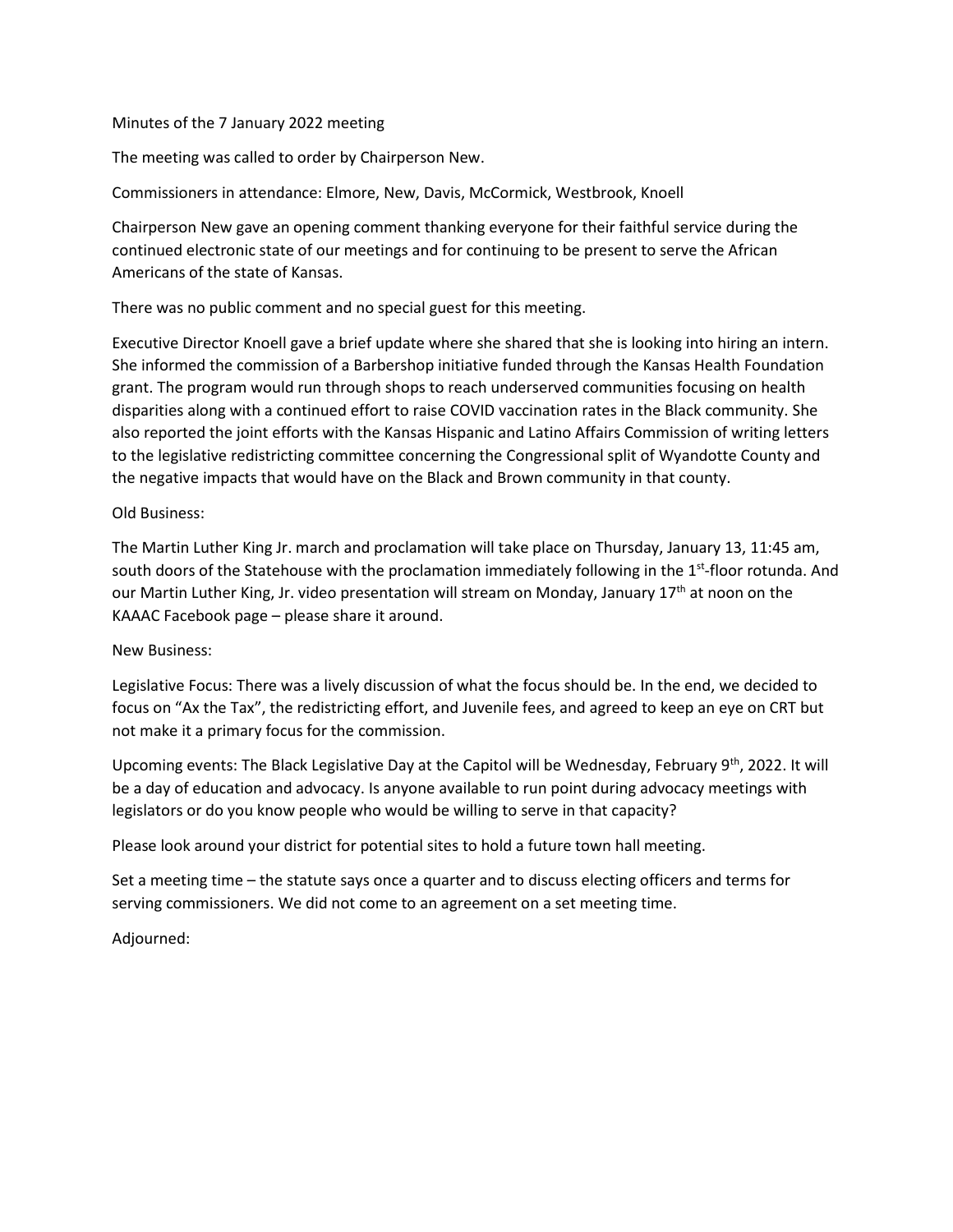### Agenda for 7 January 2022

#### KAAAC Public Agenda

- I. Call to Order and Welcome
- II. Roll Call Elmore, New, Davis, McCormick, Westbrook, Knoell
- III. Chairman's Opening Comments Thanking everyone for faithful service during this continued electronic state and continuing to be present to serve the AA of the state.
- IV. Public Comment
- V. Special Guests: none
- VI. Brief Executive Director Update
	- a. Hiring an intern
	- b. Barbershop initiative with Kansas Health Foundation money Make sure Courtney Hayden and Garcia are in touch with commissioners in the area of the shops for them to be able to visit.
	- c. Redistricting letters with KHLAAC
- VII. Old Business
	- a. Martin Luther King Jr.
		- i. March and proclamation, Thursday, January 13, 11:45am, south doors of Statehouse with proclamation immediately following in the 1<sup>st</sup> floor rotunda
		- ii. Video program to stream on Monday, January  $17<sup>th</sup>$  at noon on our Facebook page – please share it around
		- iii. I have arranged with KIFA and St. Mark's in Wichita. Governor's office comms will be involved. PSN Olathe, all commissioners' FB pages, my campaign page, maybe ask TKAAM and Community Voice and all Black legislators

#### VIII. New Business

- a. Legislative Priorities
	- i. What we know is coming  $CRT what do we want to do with this issue$
	- ii. What would we like to support/join? Redistricting, criminal justice
	- iii. What would we like to champion?
	- iv. MM: not having seen the legislation and/or maps it is difficult to get involved, ACLU is involved in ending Juvenile fines and fees (by statute fees must be assessed) MM would like us to join that effort
	- v. New: supports the juvenile fees issue, the Kansas policies are antiquated and appear to be designed to hold people back, impacts background checks and college admission.
	- vi. Davis: also join with the fine issue. There is no debtor's prison, but the outcome is the same, the system is stacked to work against the people within it. Saline County looks at sentencing equity as well, reviewing the judicial system and the judges who make decisions that impact people. – Medicaid Expansion as economic development tool. Medicaid coverage for daycare workers, daycare providers can't afford healthcare provisions for their workers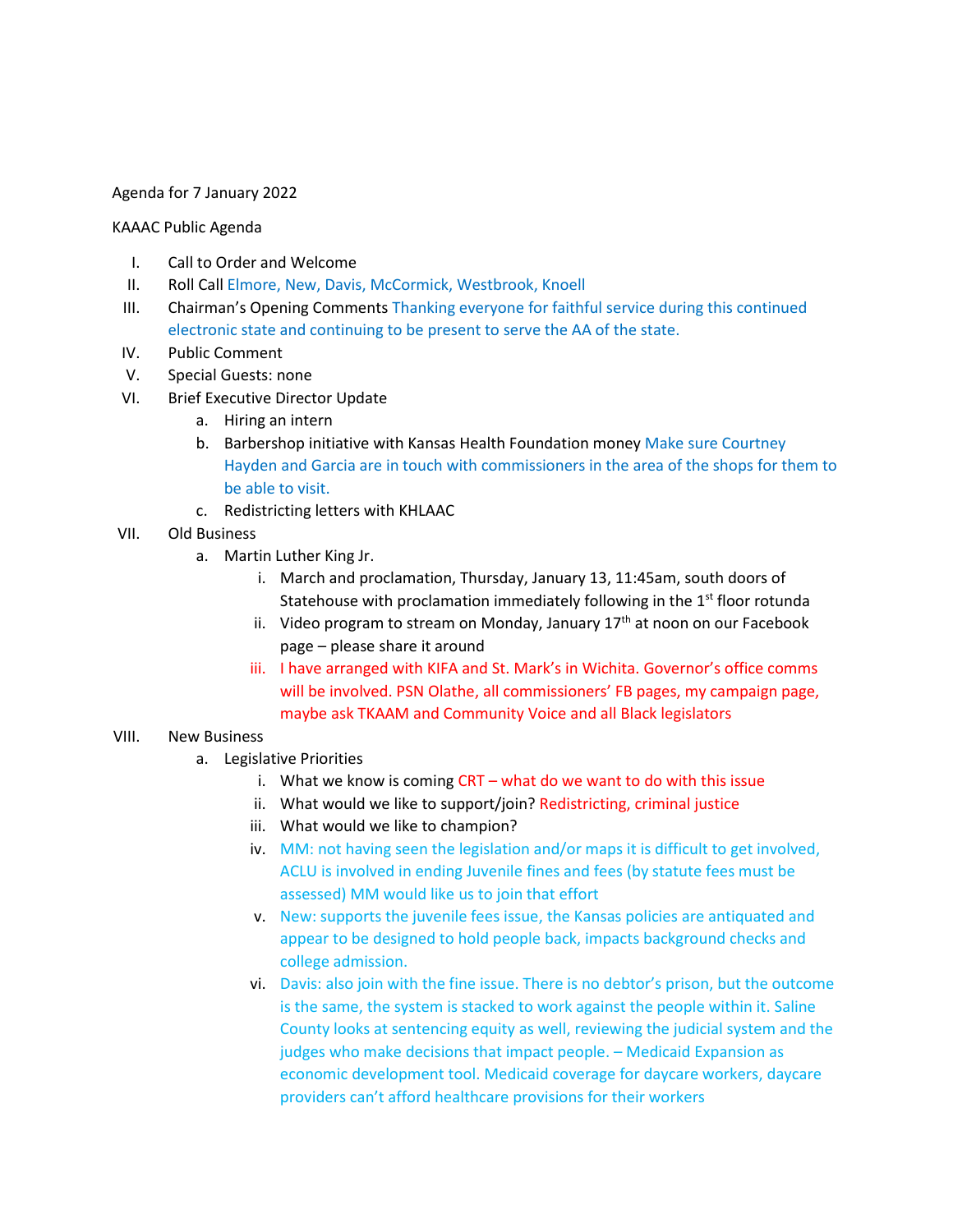- vii. Elmore: Medicaid expansion is expensive but break it down to the particulars it might pass – alternative schools – Bishop Moore has an alternative school in Wichita, a private school k-8, he is seeking public money for this schoolredistricting, we need to look at it as individual commissioners and then see what we can do
- viii. Westbrook: CRT, that is just a talking point thing no ground gained, the juvenile fees are the more important issue, the goal is to create better opportunities for the youth
- ix. McCormick: recommends we support a few efforts, we are not prepared to lead on any of the issues, expansion and redistricting will take up oxygen, TAKE THE burden of funding the judicial system off the shoulders of juveniles
- x. New: CRT may not even get to the point of legislation, but people might look to us to make a fuss about it. CRT shouldn't be a trigger for suicide or a guilt inducer but common language right now is to drag it in with DEI and all things related. Perhaps we get in with education rather than legislation.
- xi. MM: will have a piece in the Reflector about CRT and the impacts of racism on Black children rather than centering white children in the conversation
- xii. MM: people who are upset about CRT redefine it every time they talk, it defies being nailing down
- xiii. Davis: black folk don't think about CRT unless it is brought up to them, he notices white people can't imagine increasing the role of Black people without diminishing their role. We can do both. Need to see the legislation, if they deliberately try to keep our history out, then it will be a problem
- xiv. Elmore: Patrick Penn, Elmore wants to side with Penn, the problem isn't what is being taught, but enhanced with Black history
- xv. MM: pushes back against Elmore, Penn doesn't have a good grasp on CRT or how it works.
- xvi. Davis: perhaps we do need to get ready with materials to present on short notice
- xvii. Elmore: we are a diverse group, whose idea are we going to present? We need to go back to the grassroots of this organization, we need to touch base with our communities on the subjects
- xviii. Lewis: wrote an article for the SCLC about CRT, this is a messaging campaign issue, the other side doesn't know what it is but they are sticking to their guns. Our side needs to have a message, don't get into debates and stick to DEI, antiracism and belonging. There are lawyers building arguments that the CRT bills are censorship. Lawrence staff go through DEI training and they want the academic freedom to teach true history
- xix. MM: Progeny is engaged in the work for juvenile fees has a Topeka office, contact them for potential internship candidates
- xx. Ax the Tax, Redistricting, Juvenile fees, keep an eye on CRT
- b. Black Legislative Day at the Capitol, Wednesday, February  $9^{th}$ , 2022. A day of education and advocacy